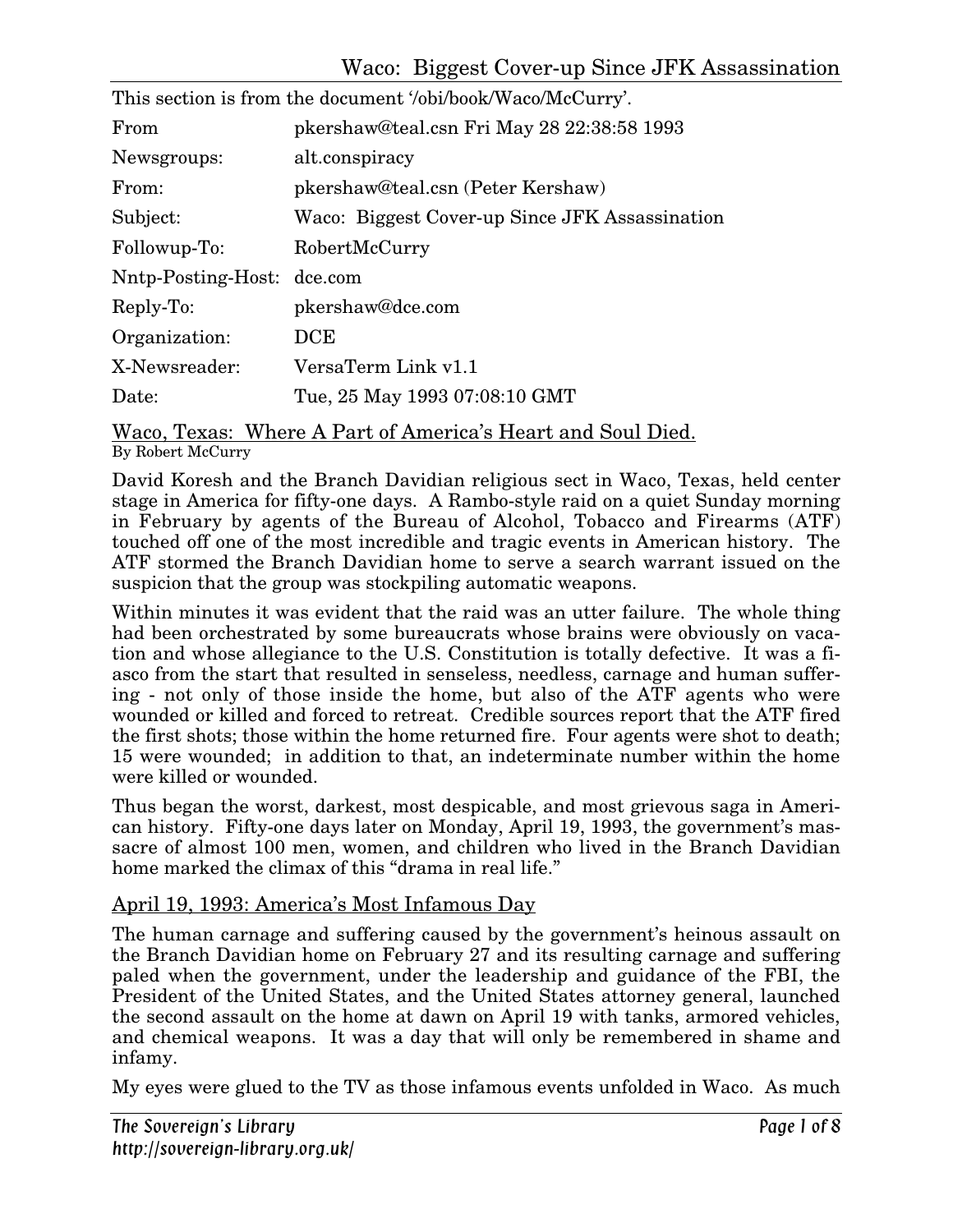## Waco: Biggest Cover-up Since JFK Assassination

as I wanted to believe otherwise, my eyes and ears were not deceiving me. The American tank was ramming and battering the house, knocking huge holes in the walls and ripping the roof off the building that those men, women, and children called home. The government and media referred to it as a "compound," but to Koresh and those on the inside, it was home.

The newsmen I heard did say that the tanks assaulting the building were also pouring tear gas into the house. Tanks had reportedly been circling the house throughout the night in an effort to terrorize the residents. The ramming and tearing away at the structure by the tanks and the gassing with chemical weapons in the early morning hours was evidently designed to be the ultimate persuasion to force the residents out of the house. The tactic failed. No one left the home.

I was in shock as I watched the incredible and horrifying tank assault on the Branch Davidian home. I could not contain my grief as I witnessed the place burn to the ground. My grief and emotions intensified as I viewed United States Attorney General Janet Reno and heard her inane, cold, hard, emotionless, heartless, and tearless explanations, rationalizations, and justifications for this senseless and needless government massacre of almost 100 hundred men, women, and children. (I can say the same about the comments made by FBI agents).

Before I could recover from the attorney general's remarks, I was faced with President Bill Clinton addressing the nation on TV and heard him not only defend Janet Reno by saying that he could not understand why anyone would suggest that she resign as attorney general "because some religious fanatic killed all those people." He self-righteously laid the full blame for the massacre of the nearly 100 men, women, and children in Waco on David Koresh.

Where has President Clinton been? Surely he is aware that if it had not been for the senseless, needless, reprehensible, unconstitutional, immoral, and unconscionable raid on the Branch Davidian home 51 days earlier, the April 19 massacre would never have taken place.

It was the Bureau of Alcohol, Tobacco and Firearms, not David Koresh, that initiated and orchestrated the entire February debacle. If the ATF had conducted itself in a sane, proper, constitutional, and humane way in the first place, no ATF agents would have been killed or wounded, no one would have been killed or wounded inside the home, and the situation would never have climaxed with the government's massacre of nearly 100 men, women, and children. This is a simple fact that cannot be denied.

The conspiracy of the FBI, President Clinton, and Janet Reno has resulted in the worst, darkest, most despicable, and most grievous day in American history.

### The Government's Insane Excuse of Acting in "The Children's Best Interests"

Once the ATF realized that their assault on the Branch Davidian home to serve a search warrant on the suspicion that the group may be in possession of illegal firearms was a total failure and disaster, they immediately resorted to insisting that the real motivation for the raid was to rescue the children inside the home from alleged neglect and abuse by David Koresh. First of all, child abuse cases are under the jurisdiction of the State - not the federal government. Texas State officials responded that they had indeed done their job and that their recent investigations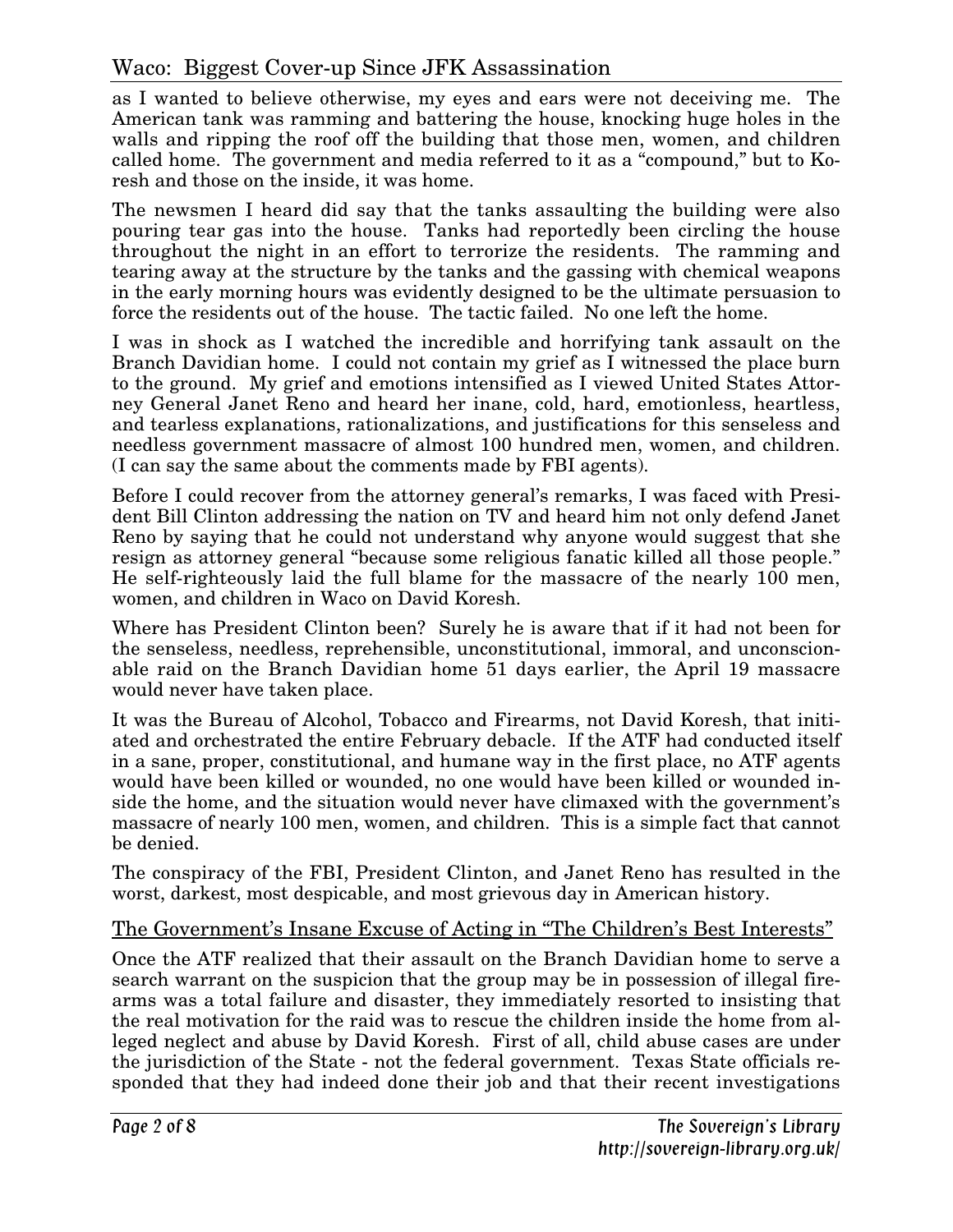had produced no evidence that the children within the home were being neglected or abused in any way.

Second, is it rational and humane to send 150 ATF and other law enforcement officers with guns drawn to storm a home on a quiet Sunday morning to "rescue" children from alleged child abuse? What the ATF did on that February 27 Sunday morning was child abuse of the worst kind. If this is the government's way of saying, "Good morning, we're here to help you and serve the best interests of the children" then I hope and pray they will never "protect" my children and grandchildren. This "we acted in the best interests of the children to rescue them from neglect and abuse" is the same rationale the FBI, President Clinton, and Janet Reno used to justify the assault on the Branch Davidian home on April 19 with tanks and chemical weapons.

An April 21, 1993, Atlanta Constitution article reported that "the White House said today it had `mountains of evidence' the children were being abused by David Koresh and his cult and that this was a prime reason for launching the April 19 illfated assault on the Waco, Texas, compound." Incredible!

"Protecting the kids was the ultimate rationale for going in," White House Communications Director George Stephanopoulos said. Incredible! President Clinton cited the children and Janet Reno's concern for their welfare when he discussed the Waco debacle with reporters on April 20. Incredible! A five hour tank attack on the Branch Davidian home and filling the house with tear gas is "acting in the best interests of the children's welfare"? This is incredible, insane thinking. If the American people swallow this and fail to express their grief and outrage at what the government did in Waco, then this nation is in serious, serious trouble.

When asked why the government acted when and how it did, FBI Special Agent Jeff Jamar reasoned that the American people would have held the government responsible if it had not acted when it did and later learned that the children had suffered or died from malnutrition and abuse. His unspoken but obvious conclusion (as was that of President Clinton and Janet Reno) was that it was better to attempt the rescue of the children and fail (sending them to a fiery death), than to allow them to remain inside the home. Incredible!

There is something seriously and dangerously wrong with this kind of government mentality and reasoning. It should greatly concern and alarm every American. If what the government did in Waco, Texas, demonstrated the government's "ultimate rationale in protecting the children" as it claims, then every child in America is at risk and in danger of a similar fate.

## The Musical Chairs of Who's Responsible for the Use of Tanks and Tear Gas

Attorney General Janet Reno has said that she accepts "full responsibility" for what happened in Waco; that it was she, not President Clinton, who made the decision to storm the Branch Davidian home with tanks and chemical weapons. President Clinton, after some fancy political "I-knew-about-the-plans-but-I-didn't-originate-ordirect-them" and "I-support-Jane-Reno's-decision-in-doing-what-she-did" political gibberish, finally said that he accepted "full responsibility" for what happened in Waco because it was really he, not Janet Reno, who made the decision to storm the home with tanks and chemical weapons. And in the same breath both of them disavowed any responsibility by blaming the deaths of these nearly 100 men, women,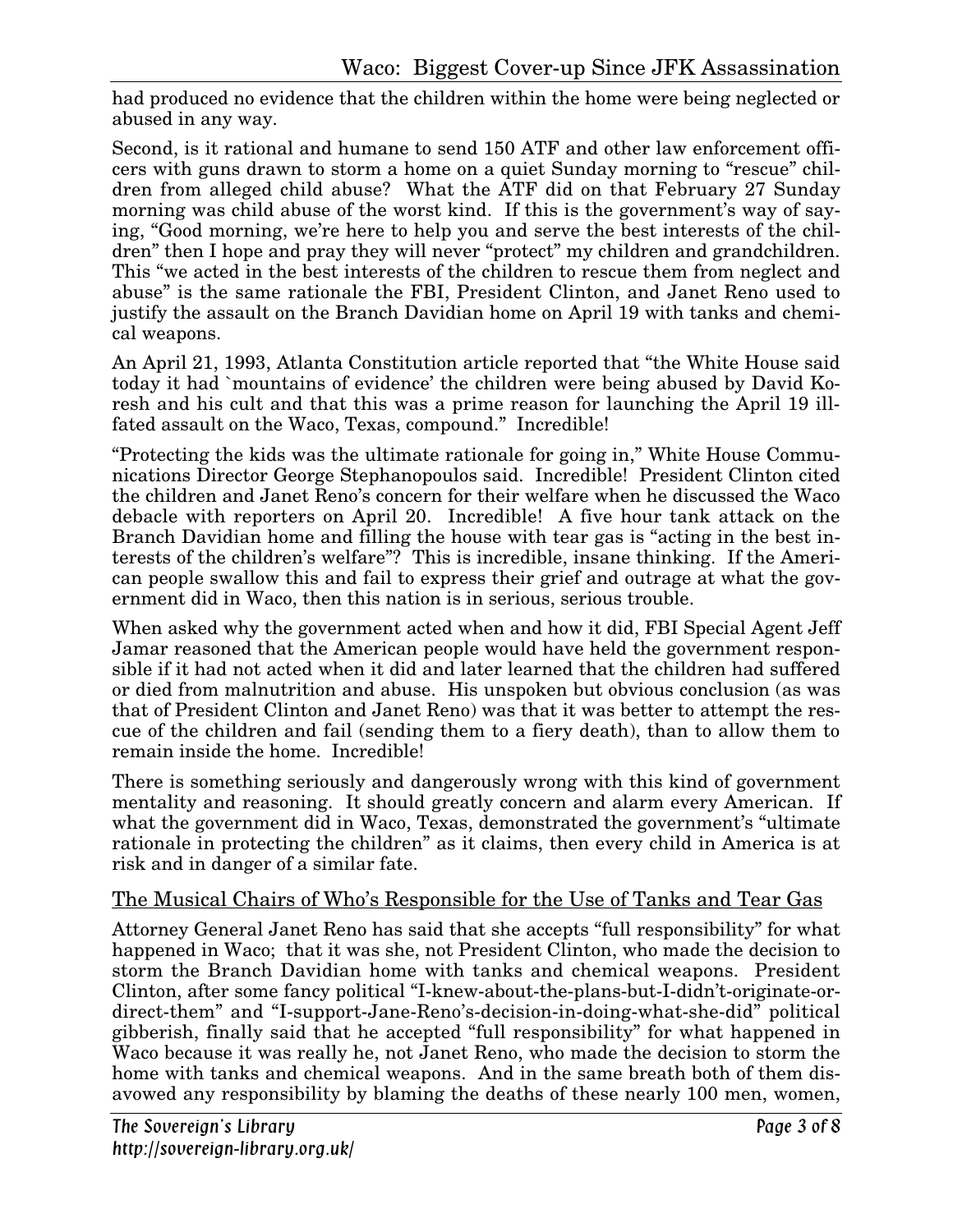and children all on David Koresh.

So much for the honesty and integrity of two of the most important and powerful people in American government.

For President Clinton, Janet Reno, the FBI, and the media to even suggest that David Koresh is solely responsible for what has happened in Waco and that Koresh and the Branch Davidians set fire to their own home or "committed suicide" rather than surrender is repugnant and an insult to this author as it no doubt is to millions of other intelligent, informed Americans. The truth is that President Bill Clinton, Janet Reno, and the FBI are all fully responsible for the massacre of the nearly 100 men, women, and children at the Branch Davidian home in Waco, their denials notwithstanding. The blood of the dead (including the four ATF agents) is on their hands personally as well as on the hands of government collectively because there would have been no fire and there would have been no death if there had been no assault on the home with tanks and chemical weapons.

Interestingly, the tear gas that the government poured into the Branch Davidian home has been banned from use in warfare anywhere in the world after January 1994. About 120 countries agreed at the Chemical Weapons Convention in Paris to ban the use on battlefields of all riot control agents such as the CS gas used in Waco, according to a State Department official. Think about this. The tear gas that has been banned in warfare by 120 countries was poured into the Branch Davidian home in Waco, Texas, by the American government. The tear gas that America has agreed not to use against foreign enemies, it freely uses against its own citizens. Incredible!

An April 23, 1993, Atlanta Constitution article reported that in a dramatic rebuttal to the government's charges of mass suicide and murder, survivors of Monday's catastrophic fire insist that the fire was not started by anyone inside the home as the government claims but was a direct result of the FBI assault. The residents were more afraid of the ramming by the tanks than they were of the tear gas. The group remained calm as the tanks sprayed tear gas throughout the dwelling. The gassing started around 6:45 a.m. and was kept up until the fire started around noon.

According to the survivors, the Branch Davidians at first attempted to keep to their daily routines. With gas masks strapped on, the women tended to the laundry. Others read their Bibles. The 17 children, all under 10 years old, remained on the second floor at their mothers' sides. But their home was violently rattled each time a tank rammed or punctured its walls. Residents braced themselves and sought refuge from falling sheet rock and doors. Nozzles on the tanks and hundreds of gas canisters hurled in from the armored vehicles filled the air with noxious fumes.

The residents moved into interior rooms, ultimately making escape difficult or impossible. When the fire broke out, they were trapped, and only those who were able to make it to windows that were not aflame escaped and survived. The survivors say that the fire started because the house was so violently shaken by tanks slamming into it that several lighted Coleman lanterns - used by the group after the electricity had been cut off by the government - were knocked over. The flames were fed when a propane gas tank used for cooking exploded after it was crushed by a tank pushing through the building. Survivors say the fire caused pandemonium as infants screamed and frenzied adults searched fruitlessly for exits through the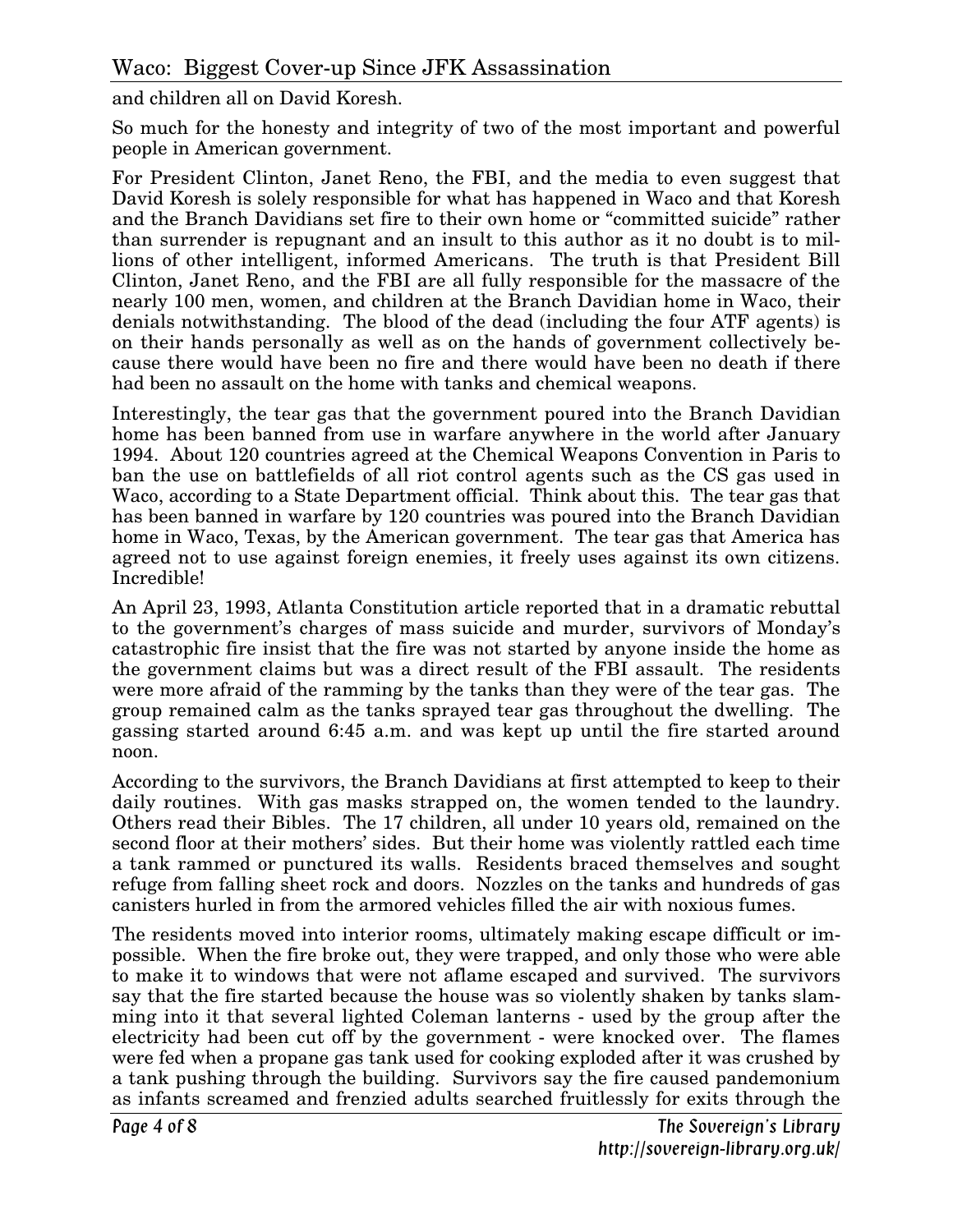thick, black smoke that filled the building within minutes.

David Koresh and almost 100 other men, women, and children perished in a raging inferno that should never have happened and would never have happened if the FBI, President Clinton, and Janet Reno had not acted in such a needless, senseless, irrational, inhumane, immoral, unconscionable, and reprehensible way by assaulting the Branch Davidian home with tanks and chemical weapons.

#### Polls vs. Truth and Reality

The April 21, 1993, Atlanta Journal reported that a majority of Americans blame Koresh for the tragedy in Waco, Texas, and say action was not taken by the FBI soon enough, according to a USA Today/CNN/Gallup poll. The poll, which questioned 608 adults throughout the country on April 20, also found that 73 percent thought the decision to use tear gas to get the Branch Davidian group to surrender was a "responsible" action. The poll found that 93 percent of the respondents blamed Mr. Koresh for the tragedy that took the lives of all but 9 of the 95 inside the home. Many of the respondents also blamed the FBI, Attorney General Janet Reno, and President Clinton. The respondents were allowed to offer multiple answers in the survey.

Mr. Clinton defended the FBI's actions and so do a majority of those surveyed, according to the poll. Fifty-seven percent of the respondents said the FBI action was not taken soon enough. Polls, of course, are a sampling of a few people (in this instance 608 people) that supposedly reflects the thinking of everyone. But in reality, polls are designed to influence and control the thinking of people. The scientific appearance of a poll creates the illusion of factuality and truthfulness. But remember, a poll merely reflects the opinion of those who participate.

For almost 60 days the media has bombarded the American people with information provided and controlled by the FBI. No matter that the FBI, our news and information source, is anti-David Koresh, anti-Branch Davidian and pro-government, pro-ATF, and pro-FBI. The focus of this media blitz has been on the alleged religious beliefs of Koresh and the Branch Davidian sect - especially as they relate to the book of Revelation. The purpose of this media blitz against the Branch Davidian religious beliefs has been designed to distract the American people from the real issue: the government's violation of every constitutional right that these people had by raiding their home on February 27, laying siege to it for 51 days, assaulting them with tanks and chemical weapons on April 19, and massacring almost everyone of them.

It is important to remember that David Koresh and no one connected with the Branch Davidian group had been charged with a crime of any description prior to the infamous ATF raid on February 27, a fact that the government and media have conveniently and conspicuously chosen to ignore - a fact that was also ignored in the above-referenced poll.

This is America. The government has no authority to question, examine, investigate, disparage, denounce, impugn, license, control, or even approve anyone's religious faith regardless of how "kooky," bizarre, or unorthodox it may seem to be. This includes the apocalyptic, "doomsday" beliefs of David Koresh and the Branch Davidians. If these people are not free to believe what they want, then none of us are free to believe what we want to believe.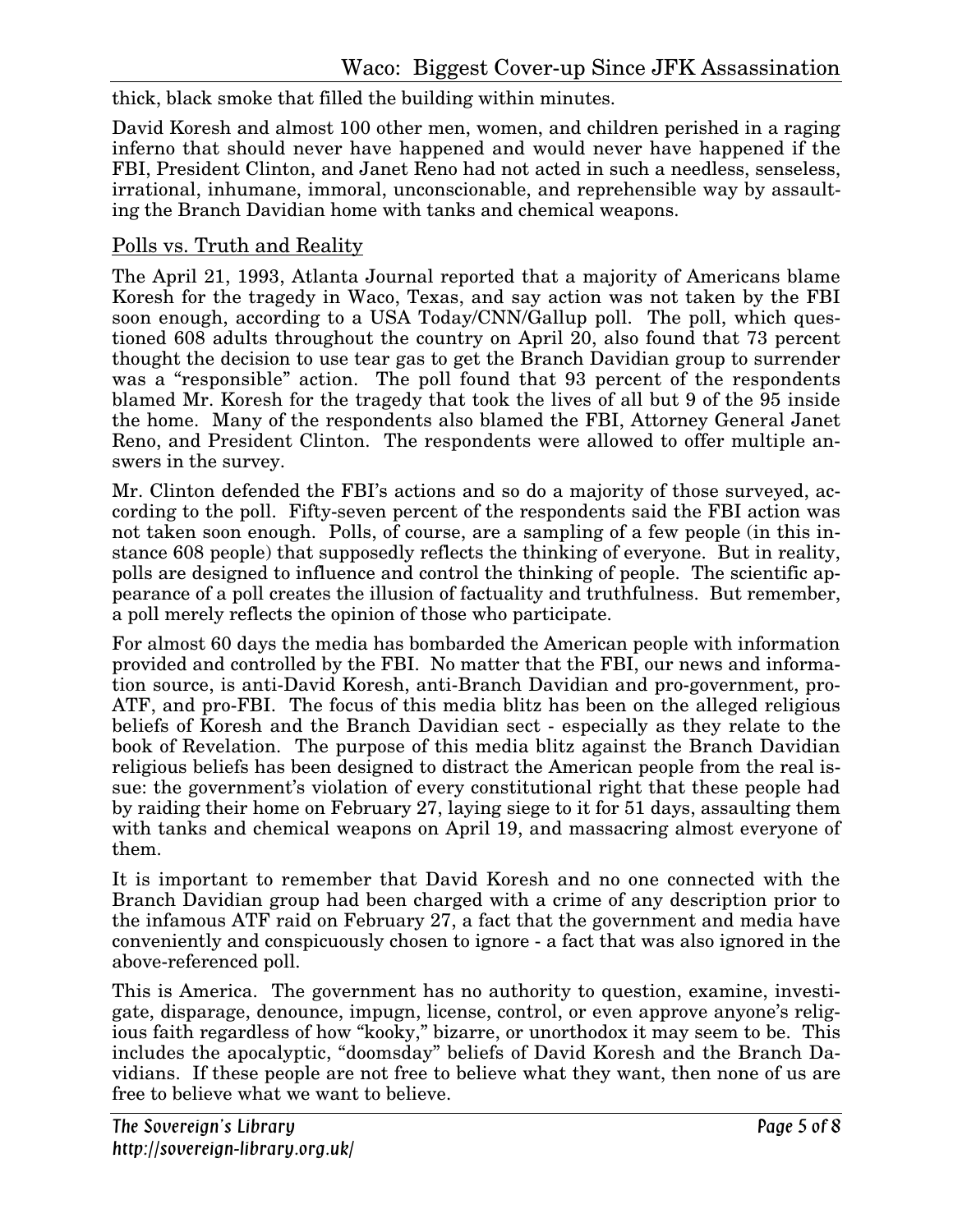### The Government's Double Standard

The government and media have made a major issue of David Koresh's alleged claims to be Jesus Christ, his ownership of weapons, and his alleged propensity for violence. This, they say, justifies the two assaults on the Branch Davidian home. However, the March 6, 1992, Atlanta Constitution included a favorable story about followers of the New York-based Rabbi Menachem Mendel Schneerson, 89, the grand rabbi of the Lubavitch Hasidic sect, who believe that he is the messiah. Rabbi Schneerson predicts that the messiah is coming soon and has announced that "the time of the redemption has arrived." Such talk has thrown ultra-orthodox Judaism into turmoil. Archrival Rabbi Eliezer Schach has denounced Rabbi Schneerson as a "false messiah" and called Schneerson's followers "heretics and eaters of unclean flesh with no ties to the Torah."

"Rabbi Schneerson is the Messiah. I don't even have to think about it," said a 45 year old mother of nine. "We talk about it a lot, and we are waiting for the big event." Although members of the Lubavitch Hasidic sect have been involved in riots and violence in the Crown Heights section of New York since 1991, the government has not raided or assaulted the Lubavitch headquarters or the homes of its leader and followers. Neither has the government questioned or criticized their religious beliefs.

According to a March 5, 1993, USA TODAY article, Sheik Omar Abdel-Rahman, an Islamic preacher now living in New Jersey, preaches "Death to America! Death to the Jews! A curse on the Christians! America must pay!" Abdel-Rahman owns a seven-story office building converted into a worship center. Each week it is packed with thousands of worshippers who come to hear his recorded prayers and pronouncements. Hundreds more listen to huge loudspeakers outside the building. Followers pray on sidewalks, in muddy median strips, or in the oil-filled work bays of the gas station next door on small pieces of artificial turf. Although the government wants to deport Abdel-Rahman to Cairo, the ATF and FBI have not raided and assaulted his headquarters, home, or the homes of his followers. Neither has the government questioned or criticized their religious beliefs.

A front page article in the March 6, 1993, Indianapolis Star reported that Mmoja Ajabu has revived the revolutionary Black Panther organization. In 1968, at the height of its strength and influence, this armed revolutionary group was described by FBI Director J. Edgar Hoover as the "single greatest threat to the internal security of the United States." The Panthers, armed with unconcealed, loaded shotguns, confronted police who patrolled black neighborhoods and demanded civil rights and social programs for black Americans. Ajabu, citing similar goals in his revived Black Panthers organization, said, "If all you're going to do is to beg them [the government] to stop, then that's not going to stop the killing. That's why our main focus is to build an army.

"We know we're talking about death and destruction and grief in a whole lot of people's families. But only then will they come to the negotiating table and talk candidly about getting something done.

"We're sick and tired of bearing the brunt of all the bad this society has to offer."

According to Mmoja Ajabu, there's nothing illegal about the Black Panthers' attempts to secure equal rights through military tactics. "A militia is legal under the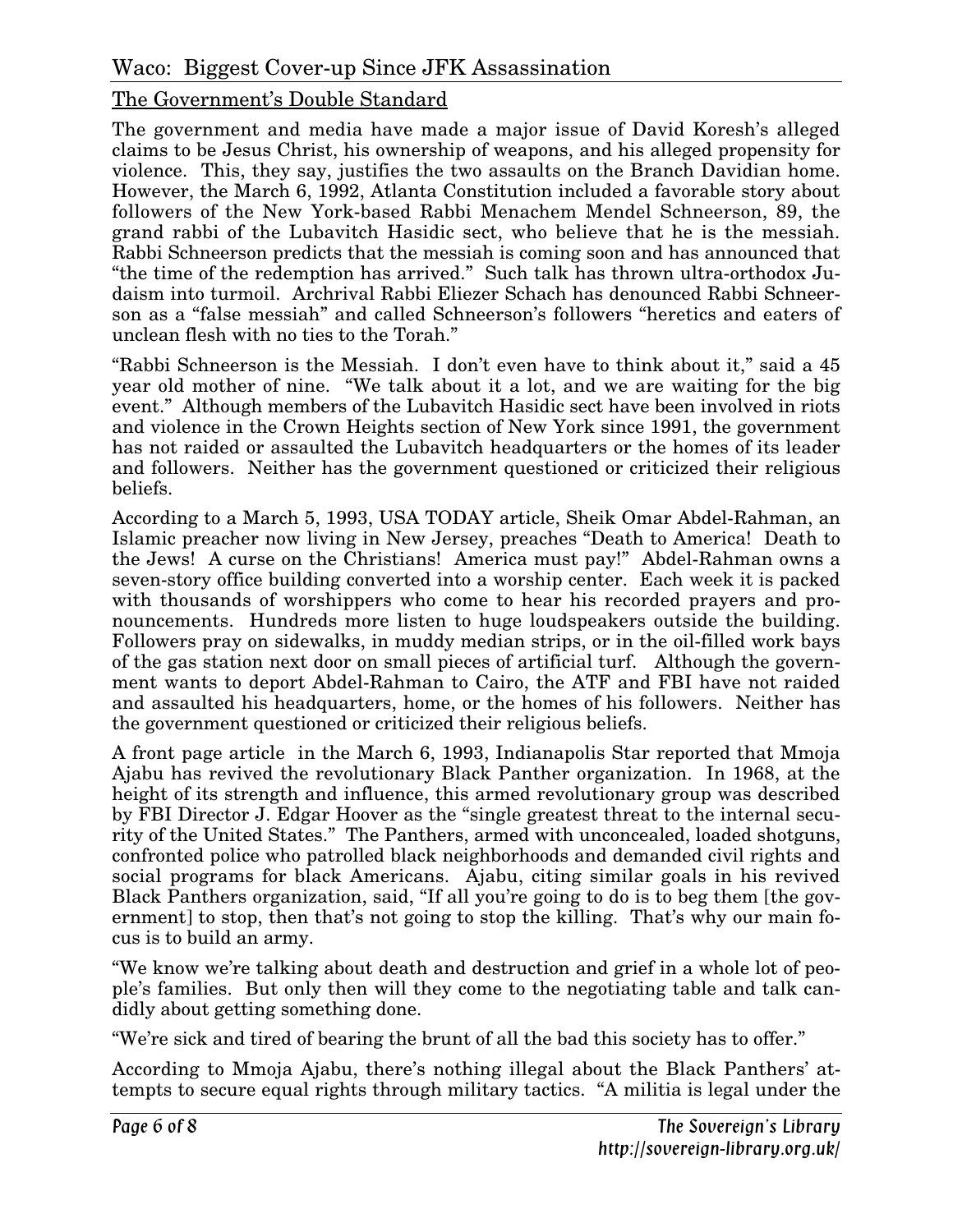U.S. Constitution's Bill of Rights. It gives the people the right to bear arms and form militias," Ajabu says confidently. "Everything we're doing is legal. The U.S. Constitution gives people the right to overthrow the government if it's not of the people, by the people, and for the people." Interestingly, the ATF and FBI have not raided and assaulted the Black Panther headquarters, the home of its leader, or the homes of its members. Neither has the government questioned or criticized the beliefs that motivate and move them to action.

This is not to suggest or recommend that the government should raid and assault any of the above-referenced groups. It should not. It is simply to point out that the beliefs and activities of David Koresh and the Branch Davidians are a far cry from the above-mentioned groups which have not been attacked by the government and continue to function with impunity and without interference from the government.

#### So Much for Equal Protection Under the Law. Coming Soon: America's Biggest Whitewash and Cover-Up Since the JFK Assassination

The Waco whitewash and cover-up show has been playing daily in the media since the abortive ATF raid on the Branch Davidian home on February 27. The government has been whimpering about its "victimization" at the hands of the "cult." It has portrayed itself as the innocent, guiltless "good guy" who was stunned, outgunned, and outsmarted by David Koresh and his followers - the "violent, guilty, bad guys." The "good guys" decided to protect themselves from further embarrassment by ordering the news media to stay four miles away from the Branch Davidian home, and sealing off several miles of air space around the home to prevent anyone from taking photographs of the FBI's activities.

The media was "permitted" to ask questions in carefully controlled government press briefings whenever the government needed coverage to polish its tarnished "good guys" image and bash, denigrate, and vilify the Branch Davidian "bad guys." But the media had to always ask the right kind of questions; that is, questions that were not embarrassing to the "good guys."

At a March 13 press briefing, reporter Louis Beam violated the "right kind of questions" rule and asked: "Mr. Conroy of the ATF, many people who viewed the video of the initial ATF action against the church complex viewed the tactics as something very similar to those used in Nazi Germany and the Soviet Union by the KGB. As you well know, there is much talk in the country about this. Are we seeing the emergence of a police state in the United States?" Agent Conroy repeated the question and then stated, "I won't even address answering that question." Reporter Beam was escorted from the press briefing by Texas officers and barred from all future press briefings for "disruptive behavior."

So much for "freedom of the press" and honest, government-controlled press briefings. The whitewash, cover-up job went into high gear with the appearances of Attorney General Janet Reno and President Clinton. They vehemently defended - yes, applauded - the government's actions, and tried, convicted, and condemned the "bad guys" without a trial.

Now there are promises of congressional investigations and hearings. But watch and listen carefully. Don't be surprised if the foxes do all the talking about what happened to the chickens at the hen house.